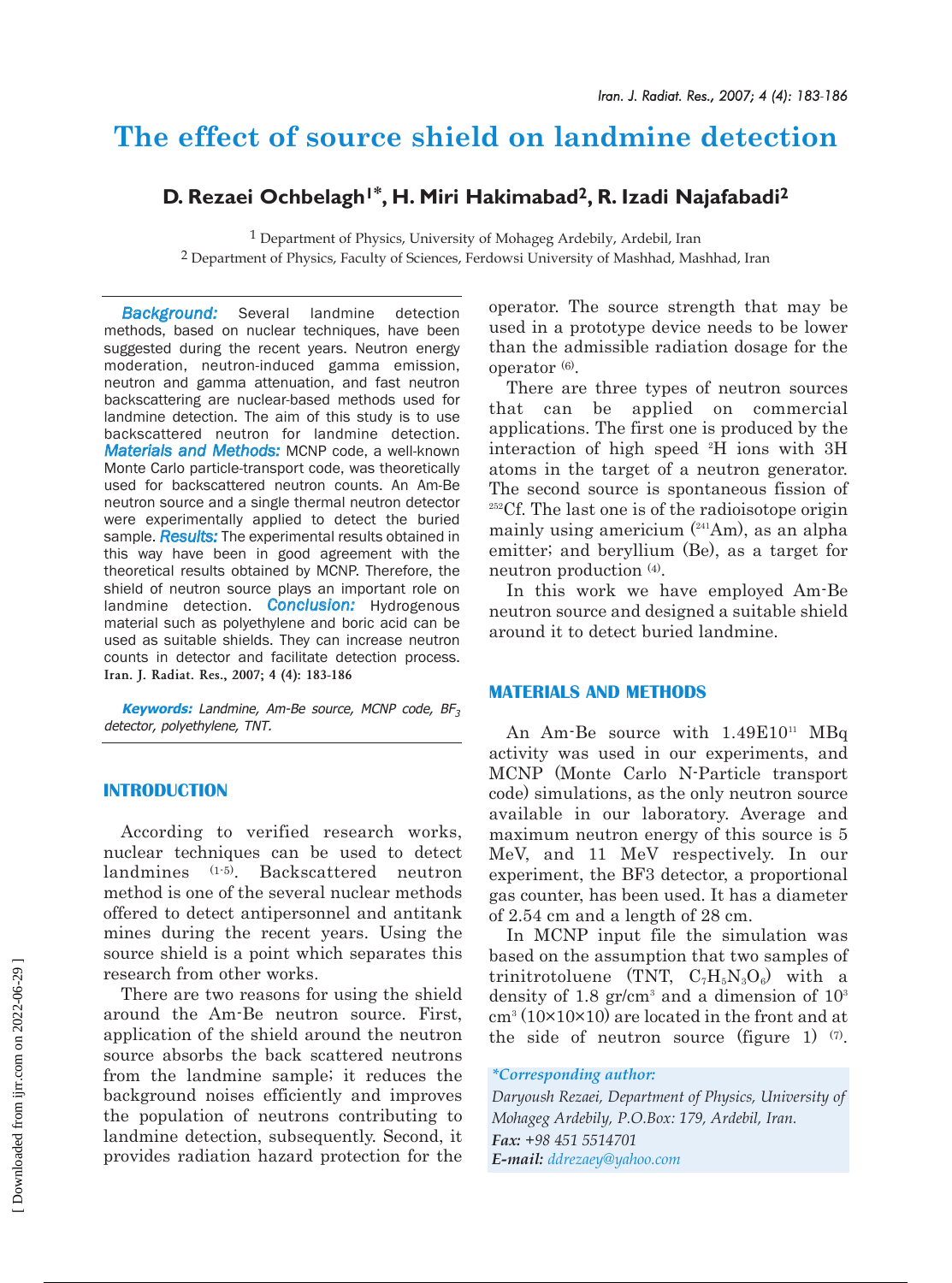### *D. Rezaei Ochbelagh, H. Miri Hakimabad, R. Izadi Najafabadi*

Neutron populations were obtained as a function of polyethylene (PE) and boric acid  $(BO<sub>2</sub>H<sub>3</sub>)$  thicknesses (figures 2 and 3). We have experimentally measured neutron counts in the front and at the side of the source (figure 4).

A box of dry soil, which has a surface of  $60\times100$  cm<sup>2</sup>, and a height of 40 cm with 1.610 gr/cm3 density, has been used in the



respect to each other in Monte Carlo simulation.

experiment. The soil generally contains 10 elements (4).

We have experimentally determined mass percent of elements by nitrogen, carbon, hydrogen, sulfur combustion analyzer (NCHS) and atomic absorption spectrometer (AA) methods. They are listed in table 1. The soil moisture was 0.634% in the experiments.

As seen in figure 5, a set up had been established and neutron counts had been experimentally obtained by moving detection system along the soil box.

## **RESULTS AND DISSCUSION**

Table 2 shows the intensity of particles Figure 1. Locations of TNT samples, source and its shield with  $\frac{1}{2}$  that are emitted from the Am-Be source  $(8, 9)$ .



Figure 2. Neutron population variation on the under source sample.



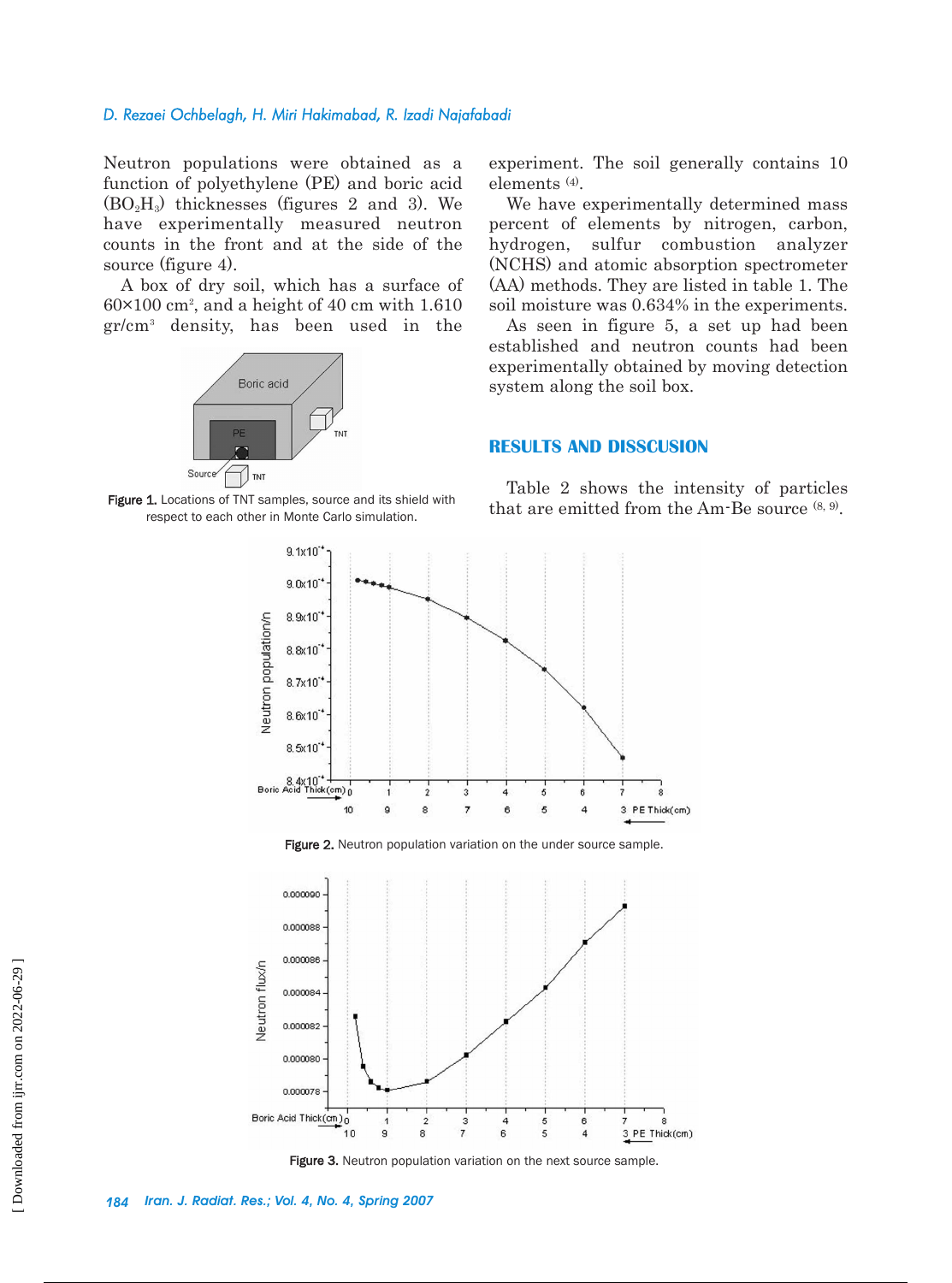

Figure 4. The experimental curve of neutron population variation with PE thickness on under and side the source.



Figure 5. Photograph of landmine detection set-up.

Element | Mass (%)

Table 1. Chemical composition of the soil (4).

| Element        | Mass (%) |  |
|----------------|----------|--|
| H              | 3.760    |  |
| $\overline{C}$ | 5.936    |  |
| $\Omega$       | 44.144   |  |
| Si             | 34.560   |  |
| Al             | 0.940    |  |
| Fe             | 2.381    |  |
| Ca             | 4.494    |  |
| Κ              | 0.083    |  |
| Na             | 0.075    |  |
| Λlg            | 3.627    |  |

There is a parameter named signal-to-noise ratio. It is the relative excess counts, signal-tonoise ratio  $=\frac{(N-N_0)}{N}$ , measured with and without the buried samples. N and  $N_0$  are the neutron counts with and without PE sample in soil, respectively.  $\overline{0}$  $\mathbf 0$  $(N - N_0)$  $=\frac{(N-n)(N-n)}{N}$ 

Figures 6 and 7 show the MCNP outputs and experimental counts over the soil box. In theses figures, zero point is the location of the buried sample. As expected, there was a good agreement between the experiment and the theory; therefore, it can be concluded that the shield plays an

Table 2. Neutron and gamma yield per 106 primary alpha particles of Am-Be source (7).

| Particle | Energy (MeV)                                  | Intensity                              | <b>Emitted from</b>                           |
|----------|-----------------------------------------------|----------------------------------------|-----------------------------------------------|
| n        | Spectrum $(0-12)$<br>4.438<br>0.0595<br>.0263 | 70<br>41.7<br>3.59E+05<br>$2.41E + 04$ | <sup>9</sup> Be (α,n) reaction<br>$^{241}$ AM |

Neutrons counts were measured by BF3 detector for 100 s in all experiments. Within the time interval, the number of neutrons emitted from Am-Be neutron source could have been estimated as:

$$
S_n = A(MBq) \times (\frac{n}{MBq}) \times T(s) = 1.49 \times 10^{11} \times (\frac{70}{10^6}) \times 100 = 1.043 \times 10^{9}
$$
 (8)